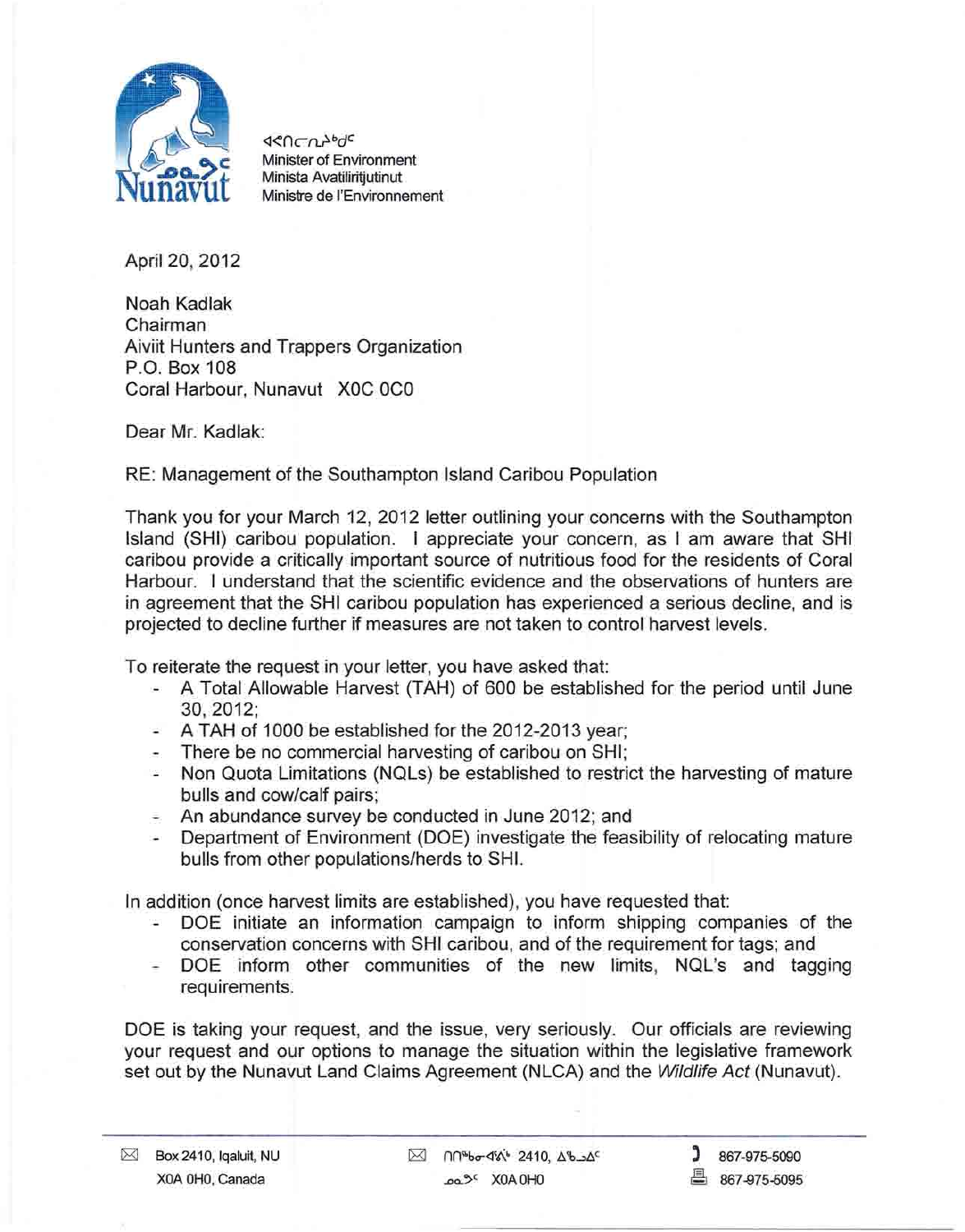Considering the current situation, and the time it would take to implement an interim decision, I have decided to refer the management issue to the Nunavut Wildlife Management Board (NWMB). I am preparing to make a submission to the NWMB requesting that they review all relevant information on SHI caribou and consider establishing a TAH, and the relevant NQL's, effective July 1, 2012.

Given the urgency of the situation, if the NWMB does not provide us with a final decision within a reasonable timeframe, I will consider making an interim decision to implement conservation measures to ensure a sustainable harvest from this population.

Please note that DOE personnel will be in contact with you in the near future regarding the proposed survey and other non-regulatory matters addressed in your letter.

Thank you again for bringing this important issue to my attention, and please accept my commendations to you and your board for its positive initiative in support of sustainable wildlife management.

Yours sincerely,

Hon. James Arreak Minister

Cc. Acting Chair, Nunavut Wildlife Management Board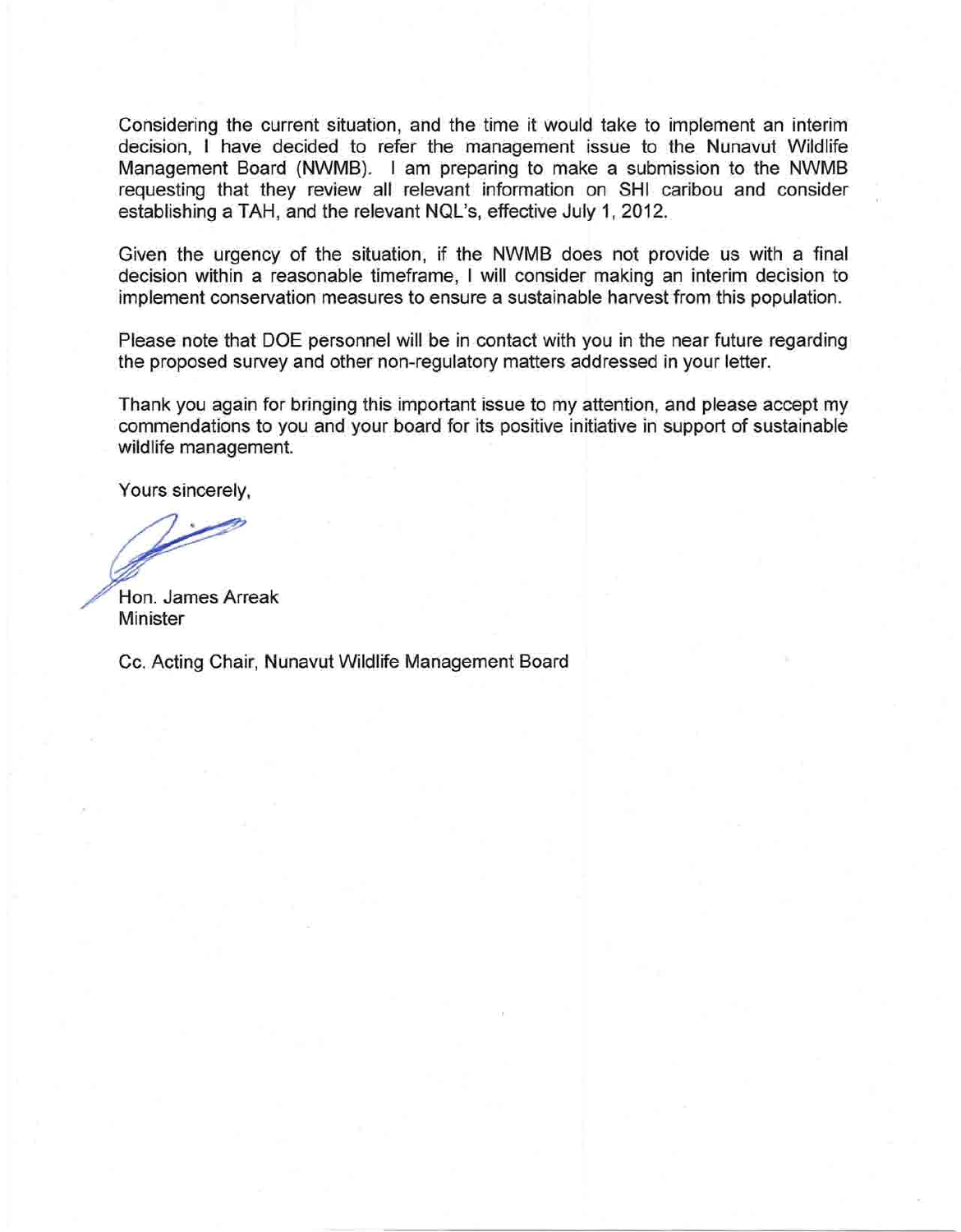- / ACSbn 45b50 °P 0 5 0 0 4°C 0 5; 4 LD - 497chth96 JSDLNYP45JN 410000 JOLC000 DCo0 AICC6ADC60JAC <u>Гफेट, dCNJACO& AdcSCASb&NCDoAP&ob o&AUCBndBoAP&oSJ.</u>
- ⊳ძთ<sup>≈</sup>ს: - 46UCVzp9c VL4tpUchPUp JPDFUchL4t0.7c 4DcCtpUchtD4c Pr<Qcbu0. ACC OPPOPOR SYSTEM ACCEPTED ACCEPTED ACCEPTED

5069076/06/2010/366/50976/2020/2020/2020/36994/2020/2020/2020

d/upedp JcJap KEC sppsbCuLC d/upeduisbJab.

- שפחרת אל יוטבאייטכל אין שלים קאייריני הכחייטרים ידי לייהים
- 964000000 65000000 00 2012-1: 44
- dCNJ&L@PSO& AACCC\$&CD\$JNB d&J&LCDCQCJCJNB <@&C JSJAS CascPaC:
- ה4לאחילה ארצים לאינוי לאירות הקליכי לאיירי
- $2012:$ - 56566 JS38AU9a5&DNCD09FC 1000 d5bPCD\_jor 2012-2013 d5gU9Uor;
- a Januarberi JC JC/SCDSOCUS UNSOPOR, ANNILLYNS Ddonl: . "PS-20" ADJ"&ADACDOM" 600 25PCCD ON LALF APSOU 20.

## JSCXADSbCPaal LUC.

idyacit nnscds&c LY 12, 2012 albaAbAsDns Arlinnyigt sets ippiterug JSJAC 5640000000. JP40Lybb AAL SAMYAS, SbDALUL KEES SPPSOCOLO JSJAC ЛЕПРСЭОР ФРФЛУРУЮССУНС УСТРОС ЭРГРЕУДС ГОРУЧУРИНИ ВОС *kebeCDYF4c C9\FA&UJA7 dAJT*+clc daliePUlckF4c *kef-c abbeCaP*Q JcJVc ჼb᠙ᢂᡋ᠊ᠰ᠌ᢩᡳ᠖᠐ᢗ<sup>ᠵ</sup>ᡬᢄ᠊ᠸ᠊<sup>ᢐ</sup>ᢣ᠘ᡪᡃᡃ᠘ᡘᡅ᠋ᡉ᠊ᠰ᠋ᡗ<sup>ᡆ</sup>ᡏᡃ᠂ᡕ᠗᠕ᠴ᠖ᠴᡉᠫ 565 - 5651° 5651° 5651° 5651° 5651° 5651° 5651° 5651° 5651° 5651° 5651° 5651° 5651° 5651° 57

A'KAC' שלאחרי איכר יף איכי מיי השיריינה

 $b^cL^cL^c$ 

ے⊲ 6'حه **VPSODCEP** SUPPLES AND SUPPLIES DAYS DUPLE **NU<sub>2PP2</sub>PDU** 108 5°C56, page XOC OCO

A>P 20, 2012



<u>ላሩሀር ሆ<sub>ንየ</sub>ባ<sub>ር</sub></u> Minister of Environment Minista Avatiliritiutinut Ministre de l'Environnement